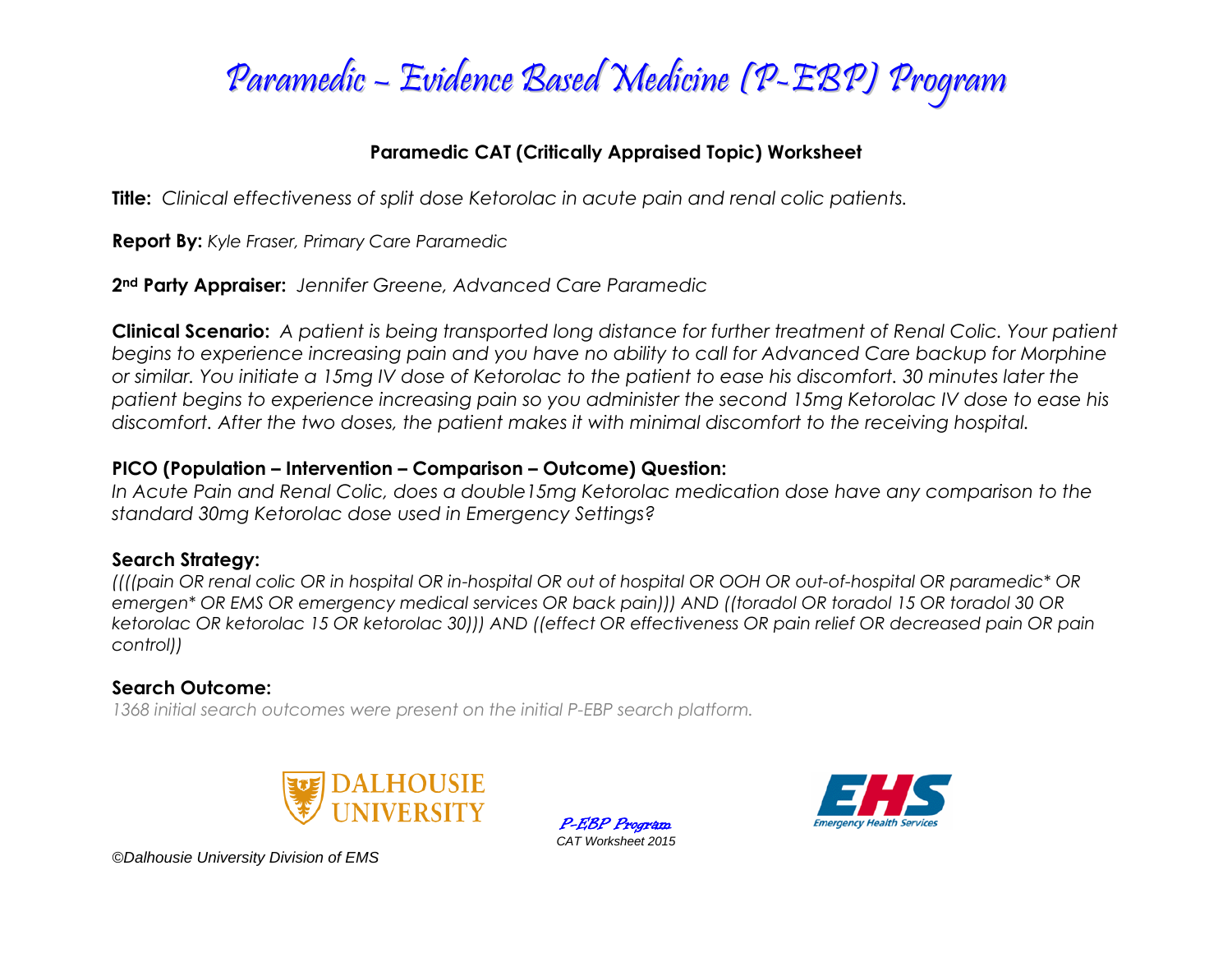# Paramedic – Evidence Based Medicine (P-EBP) Program

| <b>Relevant Papers:</b> |  |
|-------------------------|--|
|-------------------------|--|

| AUTHOR, DATE                                                                                                                              | POPULATION:                                                                                                                                                                    | <b>DESIGN (LOE)</b>                                                                                                                              | <b>OUTCOMES</b>                                                                                                                                                                                              | <b>RESULTS</b>                                                                                                                                                                                                  | STRENGTHS/                                                                                                                                                                               |
|-------------------------------------------------------------------------------------------------------------------------------------------|--------------------------------------------------------------------------------------------------------------------------------------------------------------------------------|--------------------------------------------------------------------------------------------------------------------------------------------------|--------------------------------------------------------------------------------------------------------------------------------------------------------------------------------------------------------------|-----------------------------------------------------------------------------------------------------------------------------------------------------------------------------------------------------------------|------------------------------------------------------------------------------------------------------------------------------------------------------------------------------------------|
|                                                                                                                                           | SAMPLE CHARACTERISTICS                                                                                                                                                         |                                                                                                                                                  |                                                                                                                                                                                                              |                                                                                                                                                                                                                 | WEAKNESSES                                                                                                                                                                               |
| Duttchen.K, FRCP, Lo. A<br>MD, Walker. A PhD,<br>McLuckie. D FRCP, De<br>Guzman. C FRCP,<br>Roman-Smith. H MSc,<br>Davis. M FANZCA - 2017 | 50 adult patients 18-65<br>years old undergoing<br>lumbar decompression<br>spinal surgery.                                                                                     | This article was a<br>Level 1 randomized<br>control trial, with<br>two groups (A -<br>15 $mg$ and B -<br>$30$ mg $)$<br>intraoperative<br>doses. | Study is to show the<br>non-inferiority of the<br>15mg Ketorolac vs.<br>the standard 30mg<br>Ketorolac dose.                                                                                                 | According to the study<br>there was no statistic or<br>clinical difference<br>between the 15mg dose<br>and the 30mg dose when<br>it came to pain and<br>rescue opioids (P=0.332)                                | Well controlled study,<br>however did not<br>directly apply to<br>Paramedic level of<br>study or EMS systems.<br>Would be a good<br>study for basis<br>however.                          |
| Catapano. M MD - 1994                                                                                                                     | There were no sample or<br>trial patients with this<br>article. This article was a<br>research paper on the<br>Analgesis Efficacy of<br>Ketorolac.                             | This article was a<br>level 2 research<br>article comparing<br>various doses and<br>routes of<br>administration for<br>Ketorolac.                | In this past study, it<br>was found that<br>Ketorolac did have an<br>analgesic ceiling for<br>pain and was a good<br>substitute for other<br>NSAIDS and decrease<br>opioid dependency in<br>pain management. | Research showed the<br>usefulness of Ketorolac in<br>decreasing opioid<br>dependency and also<br>was a better pain reliever<br>than opioids alone in<br>patients with moderate to<br>severe pain intravenously. | This article was<br>published back in<br>1994, and since then<br>there has been a lot<br>of scientific<br>advancements and<br>studies in regards to<br>Ketorolac for pain<br>management. |
| Safdar. B MD, Degutis. L<br>DrPH, Landry. K MD,<br>Vedere. S MD,<br>Moscovitz. H MD,<br>D'Onofrio. G MD - 2006                            | 555 patients aged 18-55<br>years old with diagnosis of<br>acute renal colic were<br>subject to the study. 158<br>met inclusion, and 130<br>were randomized during 6<br>months. | This article was a<br>Level 1 prospective<br>double-blinded<br>randomized control<br>trial.                                                      | The outcomes were to<br>determine the pain<br>reduction and need<br>for rescue analgesia<br>at 40m minutes with<br>Morphine vs.<br>Ketorolac.                                                                | Study showed the slim<br>difference between the<br>Morphine (2) dosing and<br>the Ketorolac(2) dosing to<br>be P=0.003 and Morphine<br>and Ketorolac combined<br>was P=0.007 for rescue.                        | Well controlled study<br>with vast patient<br>contacts (130). Exact<br>differences between<br>primary opiate and<br>Ketorolac. Could be<br>modified and applied<br>to EMS setting.       |



P-EBP Program *CAT Worksheet 2015*



*©Dalhousie University Division of EMS*